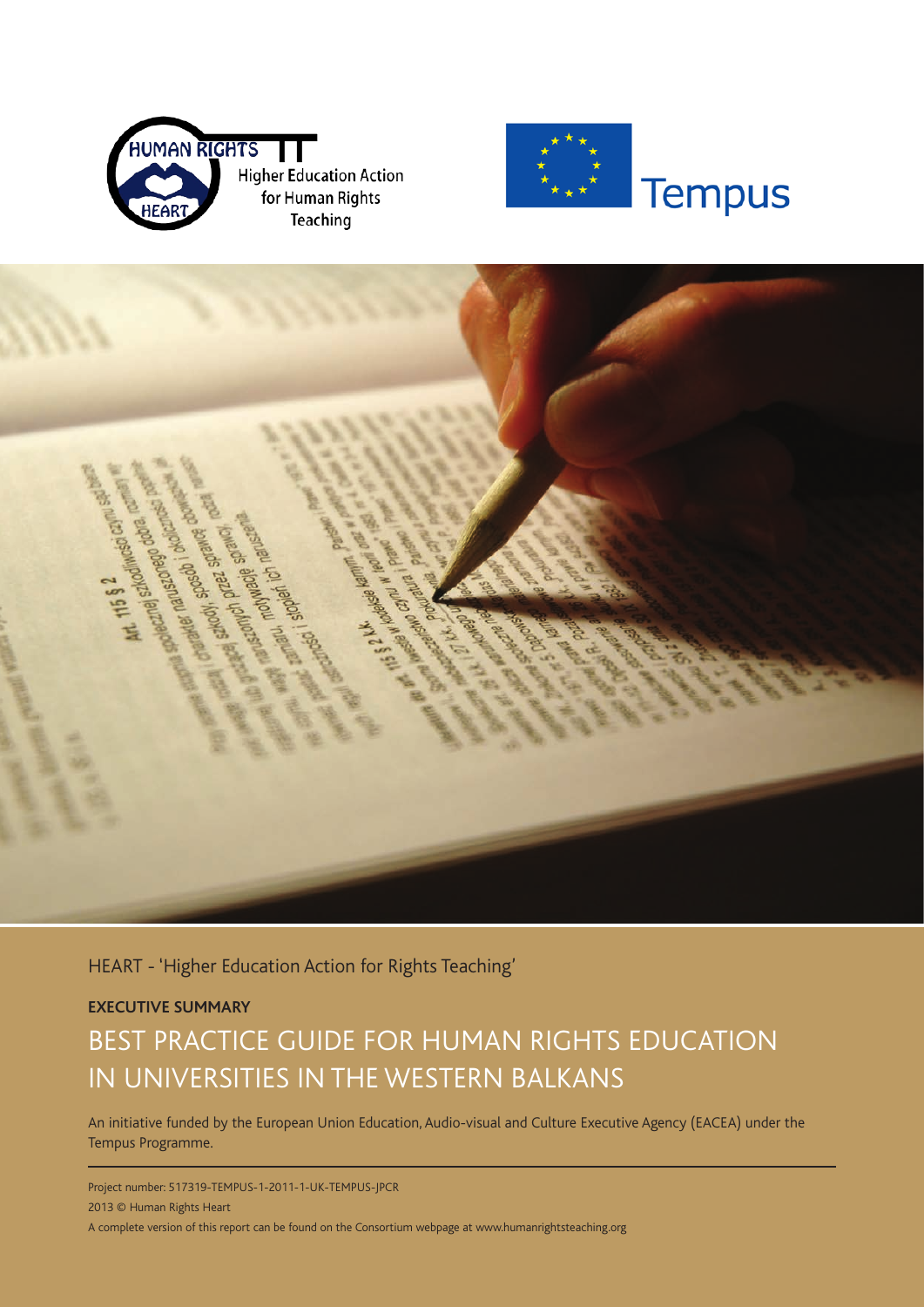

## HIGHER EDUCATION ACTION FOR RIGHTS TEACHING

#### **Introduction**

'HEART' is an EU Tempus Funded project to develop courses and programmes in Human Rights at Universities in five countries in the Western Balkans in cooperation with four EU Universities.

The countries are: Albania, Bosnia & Herzegovina, Germany, The Republic of Ireland, Kosovo, Montenegro, Serbia, Sweden and the United Kingdom.

The project, led by the Crucible Centre for Human Rights Research at the University of Roehampton, United Kingdom, is uniquely focused on human rights education in Universities – aiming to integrate human rights across the academic curriculum in each University, as well as develop undergraduate and graduate programmes in human rights through which future generations of human rights educators in the region will emerge.

The programme is inspired by The United Declaration on Human Rights Education and Training, unanimously adopted by the United Nations in December 2011 which explains that the teaching of human rights should be undertaken from three perspectives:

- 1. Teaching about human rights giving students knowledge of human rights
- 2. Teaching for human rights empowering students to protect their own rights and the rights of others
- 3. Teaching through human rights a learning environment that respects the rights of students, staff and administrators

Members of the HEART project work together to embed human rights in accordance with the Declaration at the heart of higher education in the Western Balkans.

To find out more about the project contact Dr Michele Lamb, Heart Project Coordinator at the University of Roehampton at Michele.lamb@roehampton.ac.uk.

The Best Practice Guide to Human Rights Education in Universities in the Western Balkans has been developed collaboratively by members of the HEART Consortium: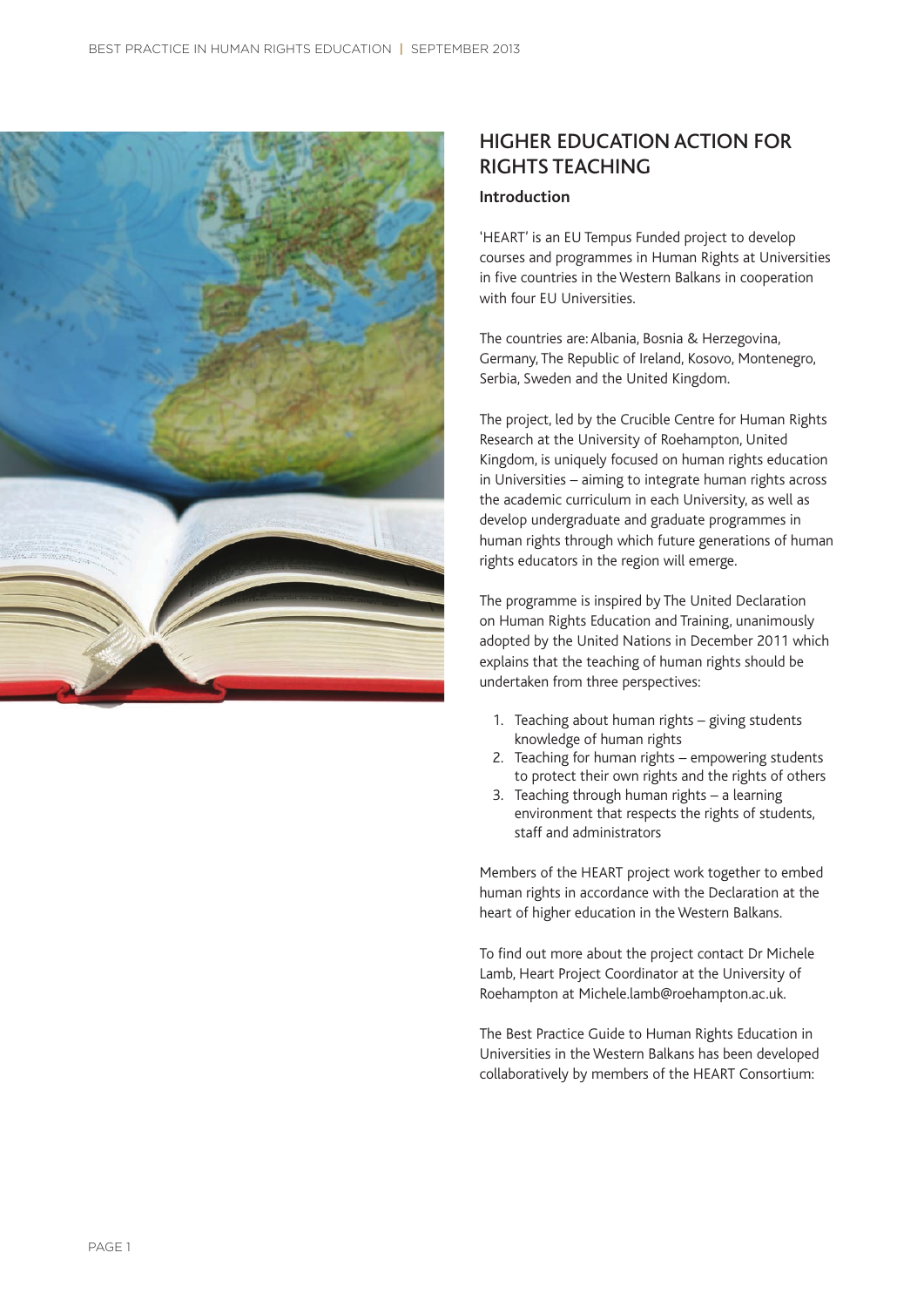#### PREAMBLE

At the heart of this project since its inception has been a commitment to establishing generalizable principles of best practice in human rights education and embedding these in diverse local contexts. This is no easy task, not least because the concept of 'best practice' is itself deeply problematic. In a recent commentary on how universities are increasingly becoming organizations characterized by an emphasis on employability and the transmission of market-oriented skills, the authors state:

Regulatory procedures dressed up as 'quality assurance' and standardized processes of teaching and learning championed as 'best practice' beg the very question that Habermas implies in his account of the colonization of the life-world: best for whom? How does one 'measure' the 'quality' that is being assured? The very construction of 'objective' centralized criteria is demonstrative of the Weberian 'iron cage' .1

While the imposition of heavily centralized 'best practice' guidelines is not always welcome, for these very reasons, in an emerging and inter-disciplinary area such as human rights education, the establishment of a loose set of core recommendations can actually be of considerable use to those who wish to follow the example of others and establish courses in Human Rights. They can serve not as standardized criteria usable in a disciplinary way to measure 'success', but minimal benchmarks to which one can aspire. So, to respond to the question posed in the previous quote – best practice for whom? – the focus here is on best practice for the promotion and development of human rights education. In practice, this may or may not incorporate or overlap with that which is deemed best practice for a number of core stakeholders, not least students, universities, potential employers, NGOs, and even elites and governments, not to mention best practice for the promotion of human rights in a wider sense.

To facilitate this quest for such minimal benchmarks, the partnership was, at its inaugural meeting, asked to consider three founding questions: What do we mean by human rights education?; What do we mean by human rights?; What kind of pedagogy might human rights education involve? These questions address best practice in issues of curriculum, content and delivery respectively.

In seeking responses to each of these questions, the partners have understandably found ourselves negotiating a variety of other challenges. For instance, when engaging with the meaning of human rights education, one has to consider both the opportunities and challenges posed by inter-disciplinarity. Also, one has to consider whether best practice is achieved through the establishment of specific programmes in human rights or in the promotion of a set of values to be embedded across the curriculum.

Finding agreement on the meaning of human rights is even more problematic. Does the term refer to the language of freedom? Of equality? Of justice? Of respect? Or of something else? Does the language derive from global or universal standards, or must it be directed to meeting specific regional priorities? Should the emphasis be on the public realm of the state, or can it incorporate an engagement with non-state and private actors? Is its fundamental dynamic bound in state-citizen relations, or more broadly in social relations? In other words, what are these human rights about which we wish to educate?

Even if we are able to find basic agreement on these broadly philosophical questions, there is no guarantee that a consensus exists on how best to actually deliver this human rights education, on how best to embed these values within and across the curriculum. Much has been written on the use of emotions in education and in the case of human rights education, this is particularly significant. How might one best bring personal experiences into the teaching of human rights? And what role, if any, should civil society practitioner organizations such as human rights NGOs play in the education process?

It is with these questions in mind that partners were asked to consider how, if at all, we currently provide human rights education at our institutions, and where we might want to go now, i.e. what kind of human rights education do we want to develop? To help facilitate this discussion, partners were asked to try and address issues of current and future practice through an engagement with nine key points:

- 1. Content
- 2. Inter-disciplinarity
- 3. Student engagement
- 4. Employability and skills
- 5. Assessment
- 6. Resources
- 7. External Partnerships
- 8. Research
- 9. Legacy

This report will summarise the key points of the various responses to these questions, drawing on examples of current practice in teaching and learning about human rights and assessing some of the obstacles to achieving best practice in each of these nine areas.

The full report from which this Executive Summary is derived can be found on the project's website at www. humanrightsteaching.org

<sup>&</sup>lt;sup>1</sup> Bond, C. and O'Byrne, D. (2013) 'If It Moves, Measure It: Taylor's Impact on UK Higher Education' in C. Evans and L. Holmes (eds) Re-Tayloring Management Basingstoke: Palgrave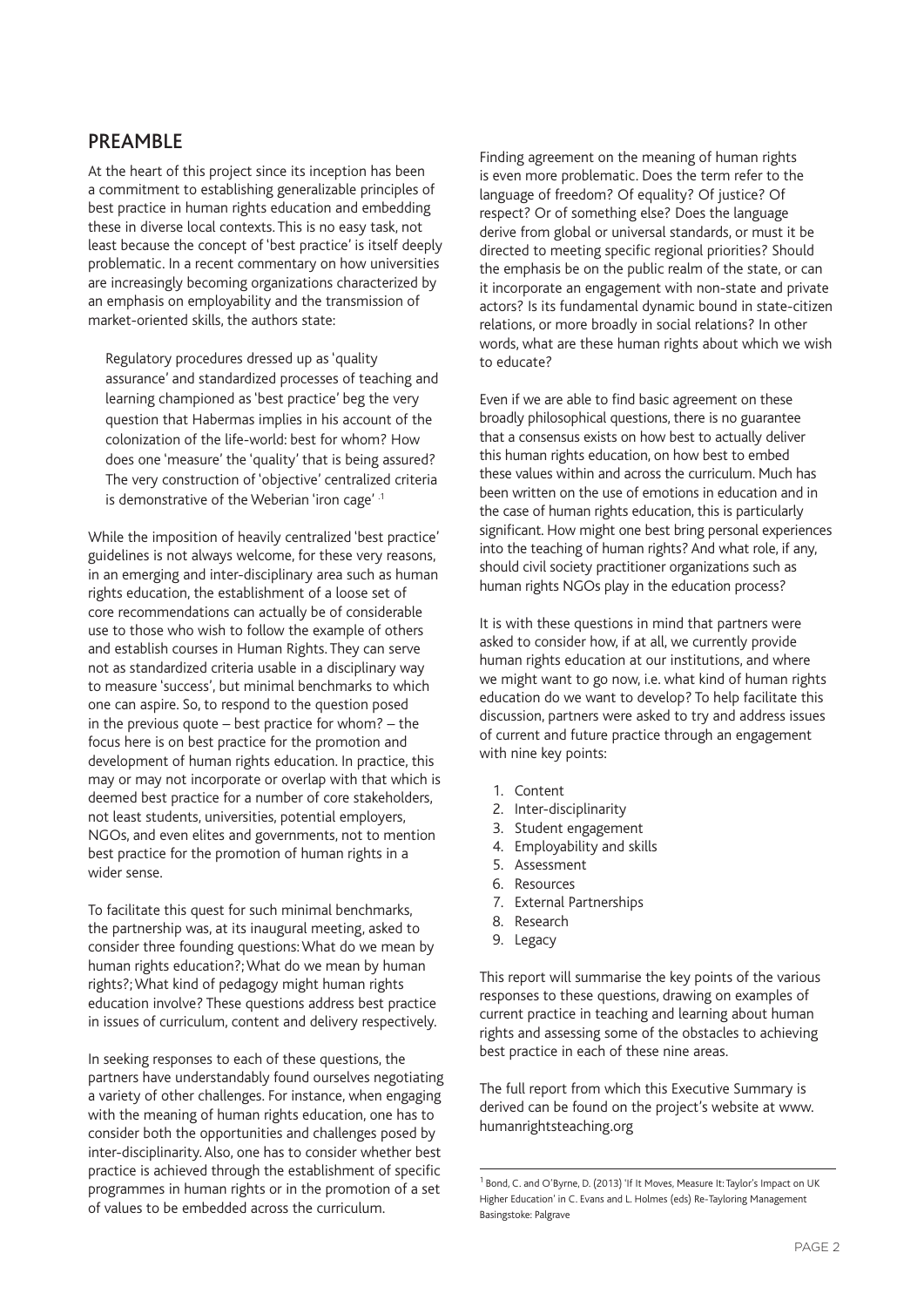

# 'Focus on developing transferable skills and in particular critical thinking'

#### CONTENT

BENCHMARKS FOR BEST PRACTICE:

Be aware of the multiple uses and interpretations of the term 'human rights' and endeavour to dispel any misinterpretations of your usage by addressing this problem early on, ideally in such a way that enables you to work within rather than against these competing definitions. This applies to staff as much as to students. Even when working within a more established field, such as a course in human rights law, remember that a legal definition is only one such definition and that students will come across others which are no less (or more) legitimate. This need not require you (e.g. the law lecturer) to change your definition (because your definition fairly reflects the content of your course), merely to acknowledge that it is not absolute when engaging in the broader (i.e. legal and non-legal) debate on human rights. One way of doing this is to incorporate more engagement with the underlying theory of human rights into discussions, which is not synonymous with the philosophy of human rights. Meanwhile, to help promote some shared understanding among students on what to expect from a class in human rights, it may prove useful to begin with a student debate on what this term means to them.

## INTER-DISCIPLINARITY

BENCHMARKS FOR BEST PRACTICE: Discussing human rights solely from within the comfort zone of a particular discipline is not entirely helpful. However, multi-disciplinarity or inter-disciplinarity may not be the ideal solutions, if by those we mean just a class on this discipline and another class on that discipline. Finding common ground, particularly at the introductory level, is better, but not always easy to include within the constraints of the curriculum. It is also not reasonable to expect lecturers to simply incorporate some element of inter-disciplinarity. For it to be meaningful, beyond simply empty rhetoric, inter-disciplinarity needs to be backed up by resources, including perhaps training, additional staffing, or the provision of clear and understandable case studies which transcend disciplinary boundaries. By its very nature, inter-disciplinarity challenges orthodox practice in teaching and assessing, and so cannot be implemented on a modular level, or with the sudden wave of a magic wand. It requires planning at a more structural level – and so requires cross-University support.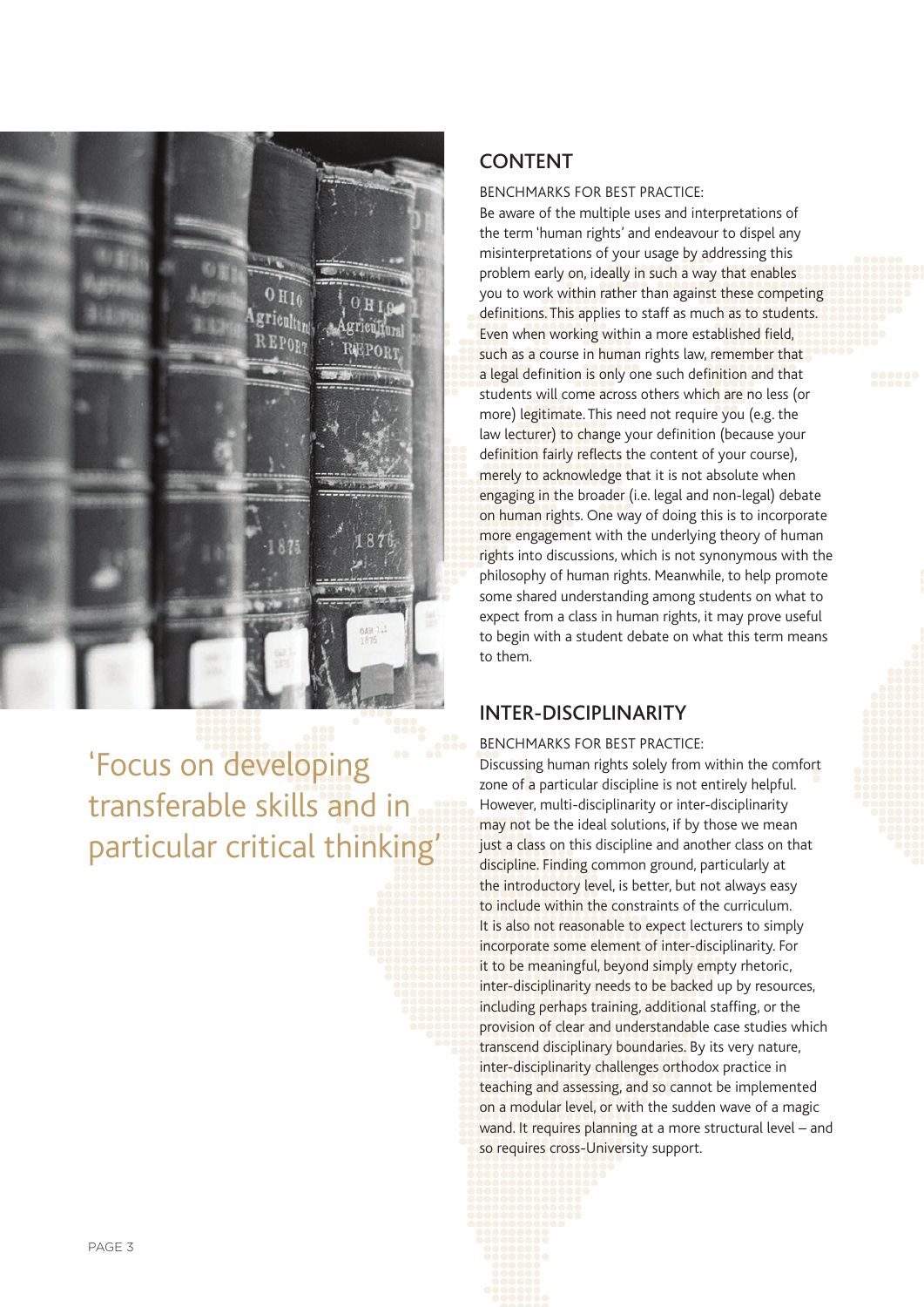## STUDENT ENGAGEMENT

#### BENCHMARKS FOR BEST PRACTICE:

Human rights education should, ideally, incorporate extra-curricular as well as curricular activities. To this end, co-operation between faculty and the students' union or council may be needed to enable a studentrun society acting autonomously and organizing its own events, including campaigning work. This is important in part because by its very nature human rights education should be about integrating theory and practice. At the same time, within the formal curriculum, human rights education defies its own purpose if it is presented as a 'top-down' offering: the students themselves should be active stake-holders and participants in the decisionmaking process concerning the curriculum etc, and an active student society would be well placed to ensure that the student voice is represented on appropriate committees. This, of course, should be the case for all subjects but seems especially significant in the case of human rights education.

## EMPLOYABILITY AND SKILLS

#### BENCHMARKS FOR BEST PRACTICE:

Human rights education is not, and should not be, vocational in the strict sense of the word (any more than, say, business studies is vocational); it is not training for specific careers, and offers no steps up a pre-agreed ladder. Instead, it should focus on developing transferable skills and in particular critical thinking to give graduates as good a chance as possible.

## ASSESSMENT

#### BENCHMARKS FOR BEST PRACTICE:

All assessment forms should be directed by the aims and objectives of the course itself. Formal examinations or standard essays may not be appropriate in all cases (which is not to say they may not be perfectly appropriate in some cases). Innovative forms of assessment in human rights education should be studentfocused and address actual concerns, enabling students to find solutions to real problems. There is much to gain from the adoption of self-, peer-, and group-assessments which will equip students for the rest of their careers with well-developed self-evaluation and self-appraisal skills. Such methods will help to strengthen a student's reflective process and encourage more self-direction in learning.

## RESOURCES

#### BENCHMARKS FOR BEST PRACTICE:

At most universities, departments and courses are caught up in an internal marketplace when seeking centralised funding. In the current economic and policy climate, it is likely that human rights education will not be seen as a priority, making it imperative for appropriate departments to seek out external funding and establish their own, selfresourced Human Rights Centres. Those wishing to do this can learn much from the experiences of those partners which already host such Centres. However, crucially, key resources need to be available in English and the local language.

## EXTERNAL PARTNERSHIPS

BENCHMARKS FOR BEST PRACTICE.

Partnerships with civil society organizations such as non-governmental organisations (NGOs) are an essential foundation for human rights education, which should never be just about the classroom and the library, the lecture and the book, but equally about real problems and how these are being addressed. For the partnership to work effectively, though, it has to be a two-way contract. Also, the involvement of NGOs in the delivery of human rights education should not be taken in an uncritical way, as an absolute good. It has to be appropriate in the context of the curriculum. Furthermore, partnerships with government agencies may be beneficial in a number of cases, but need to be delicately handled.

## RESEARCH

#### BENCHMARKS FOR BEST PRACTICE:

Human rights education should go hand-in-hand with human rights research, as the two are intimately relational, and discussions over resourcing should take this into consideration within a more joined-up University-level approach.

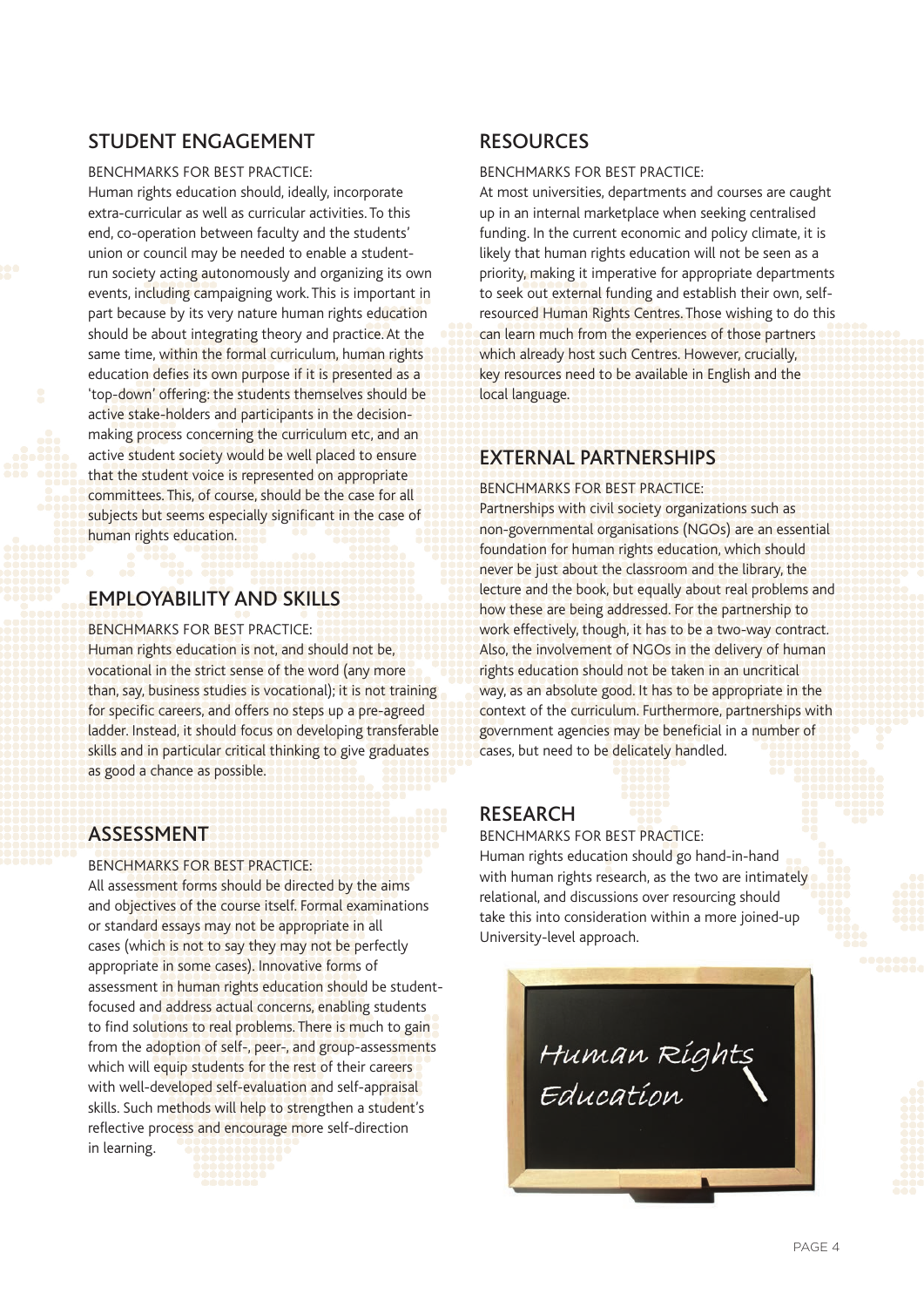

'Human rights education must be relevant, critical of orthodoxy, challenging in respect of established power structures, and be driven by its transformative capacities'

#### **LEGACY**

What, then, might be the lasting legacy of implementing human rights education across programmes and institutions?

Perhaps the best way to address the issue of legacy is to consider the transformative capacities of human rights education. This can be achieved in at least four ways:

- 1. Transforming students
- 2. Transforming teachers
- 3. Transforming curricula and the University itself
- 4. Transforming society

And perhaps, in addition to these, it is important to recognise that human rights education must itself be transformed, both by its transformative capacities already listed, and through its on-going engagement with the conditions in which it exists. If human rights education itself becomes dogmatic, it loses all its transformative power.

To conclude, a slightly modified version of a diagram submitted by the University of Kragujevac summarises this perfectly:



#### BENCHMARKS FOR BEST PRACTICE:

Human rights education must, above all, be socially relevant, critical of orthodoxy, challenging in respect of established power structures, and be driven by its transformative capacities. It must also be transformable. It cannot be simply another dogma. It must be responsive to the transformations it enables and to the conditions within which such transformations take place.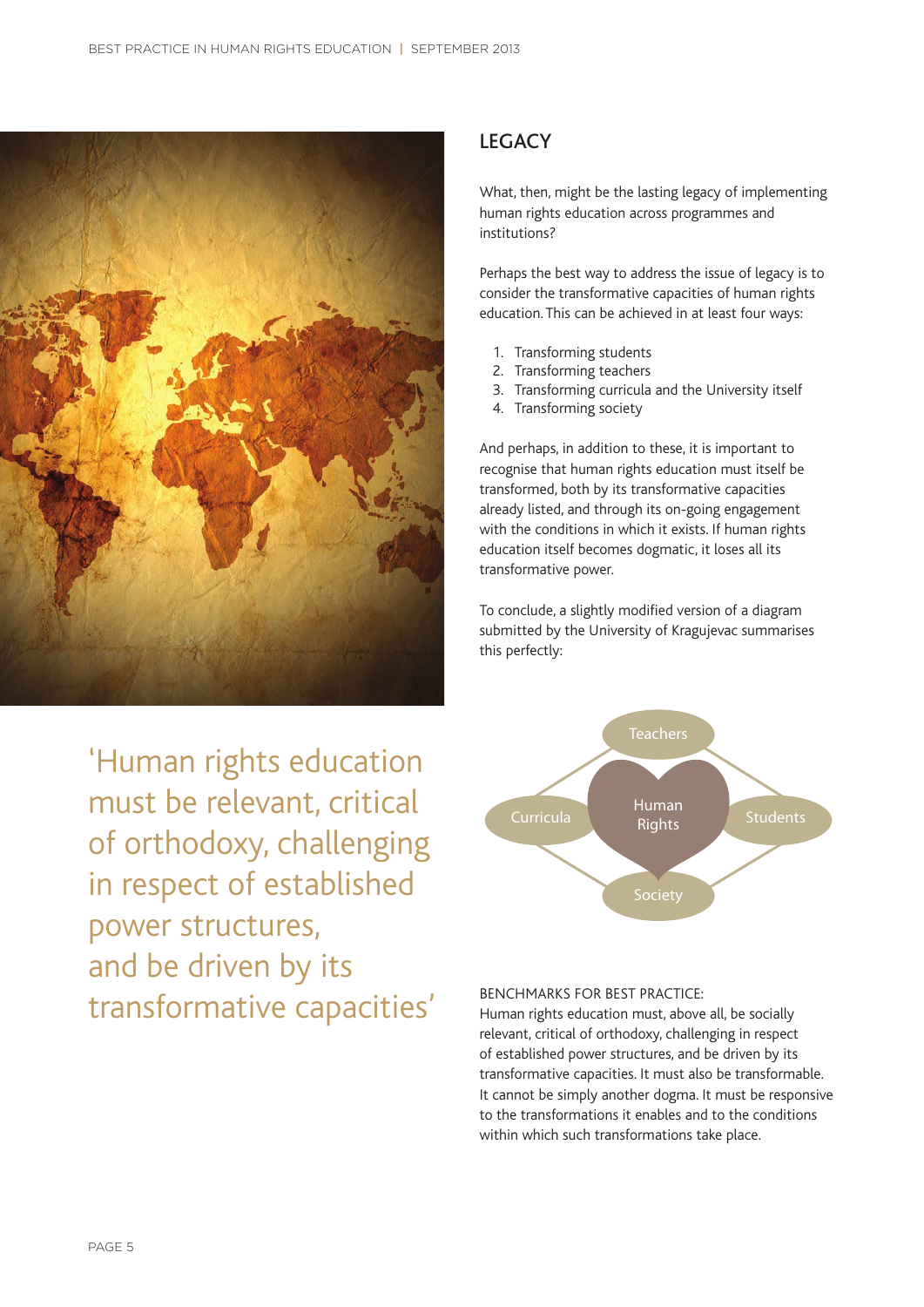## SUMMARY

| <b>Key area</b>          | Summary of recommendations for best practice                                                                                         |
|--------------------------|--------------------------------------------------------------------------------------------------------------------------------------|
| Content                  | Open to multiple interpretations of human rights, not restricted to specific definitions                                             |
| Inter-disciplinarity     | Based on discussing common ground across the disciplines, rather than simply<br>accepting intellectual pluralism                     |
| Student engagement       | Student-focused, democratic and 'bottom-up', requiring extra-curricular student-led<br>as well as formal curricular activities       |
| Employability and skills | Focused on transferable skills and critical thinking rather than attempting to be purely<br>vocational and market-driven             |
| Assessment               | Directed by the aims and objectives of the course, rather than by simple tradition,<br>and should include innovative problem-solving |
| Resources                | Concentrated ideally in dedicated resource centres and where possible locally-<br>relevant and accessible                            |
| External partnerships    | NGO and civil society links essential, but partnerships need to be mutually beneficial                                               |
| Research                 | Relationally inter-linked to teaching, not juxtaposed with it, and addressed in a<br>holistic way                                    |
| Legacy                   | Transformative for students, teachers, curricula and the University, and society, and<br>also for itself                             |
|                          |                                                                                                                                      |